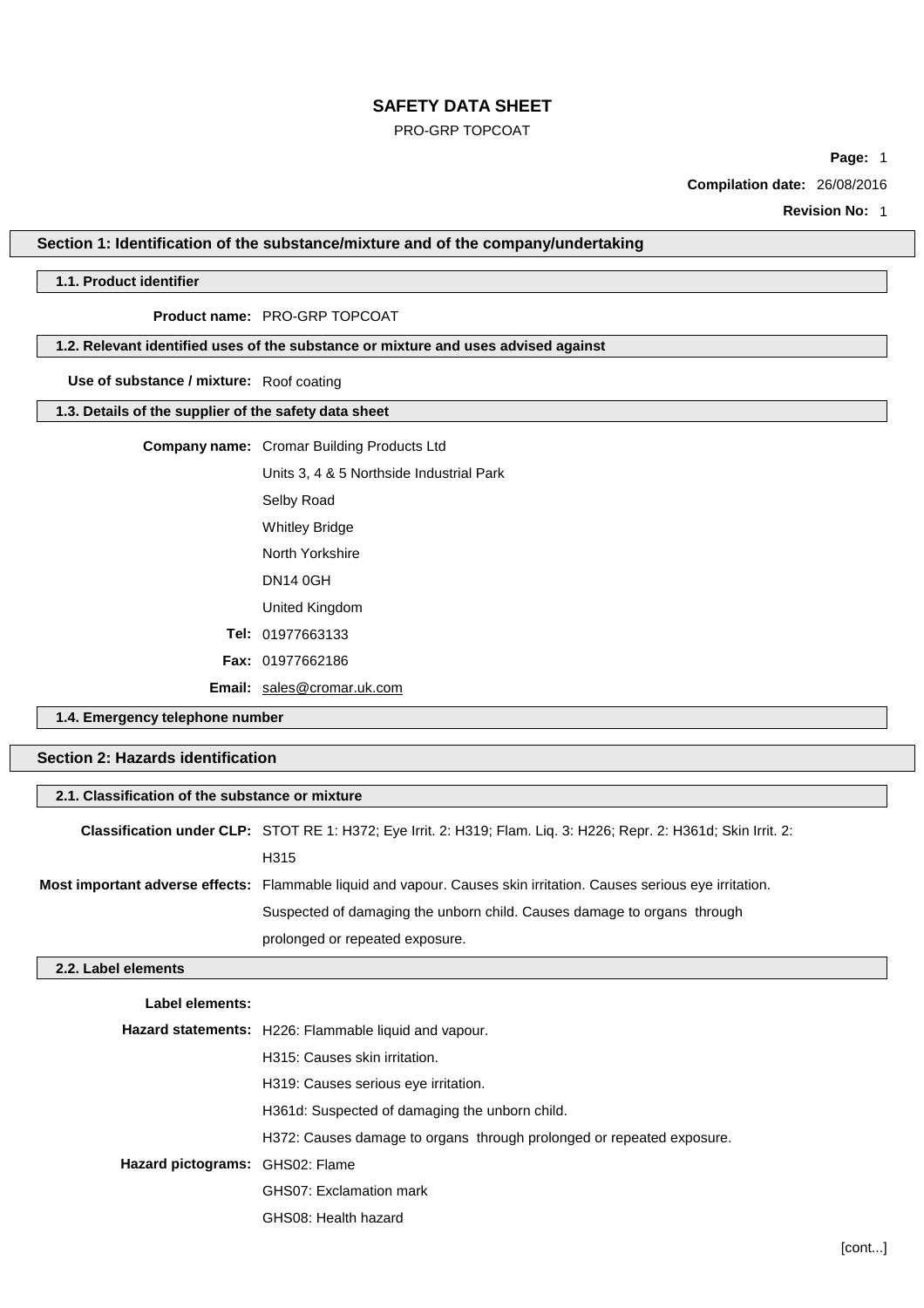PRO-GRP TOPCOAT



**Signal words:** Danger

**Precautionary statements:** P210: Keep away from heat, hot surfaces, sparks, open flames and other ignition sources. No smoking. P241: Use explosion-proof electrical/ventilating/lighting/.. equipment. P260: Do not breathe dust/fumes/gas/mist/vapours/spray. P280: Wear protective gloves/protective clothing/eye protection/face protection. P302+352: IF ON SKIN: Wash with plenty of water/. P303+361+353: IF ON SKIN (or hair): Take off immediately all contaminated clothing. Rinse skin with.

# **2.3. Other hazards**

**Other hazards:** In use, may form flammable / explosive vapour-air mixture.

**PBT:** This product is not identified as a PBT/vPvB substance.

# **Section 3: Composition/information on ingredients**

## **3.2. Mixtures**

#### **Hazardous ingredients:**

#### STYRENE

| <b>EINECS</b> | CAS      | PBT / WEL | <b>CLP Classification</b>                                                   | Percent |
|---------------|----------|-----------|-----------------------------------------------------------------------------|---------|
| 202-851-5     | 100-42-5 |           | Flam. Lig. 3: H226; Repr. 2: H361d;<br>Acute Tox. 4: H332; STOT RE 1: H372; | 10-30%  |
|               |          |           | Skin Irrit. 2: H315; Eye Irrit. 2: H319                                     |         |

#### **Section 4: First aid measures**

#### **4.1. Description of first aid measures**

**Skin contact:** Remove all contaminated clothes and footwear immediately unless stuck to skin. Wash immediately with plenty of soap and water.

**Eye contact:** Bathe the eye with running water for 15 minutes.

**Ingestion:** Wash out mouth with water.

**Inhalation:** Consult a doctor.

## **4.2. Most important symptoms and effects, both acute and delayed**

**Skin contact:** There may be mild irritation at the site of contact.

**Eye contact:** There may be irritation and redness.

**Ingestion:** There may be irritation of the throat.

**Inhalation:** No symptoms.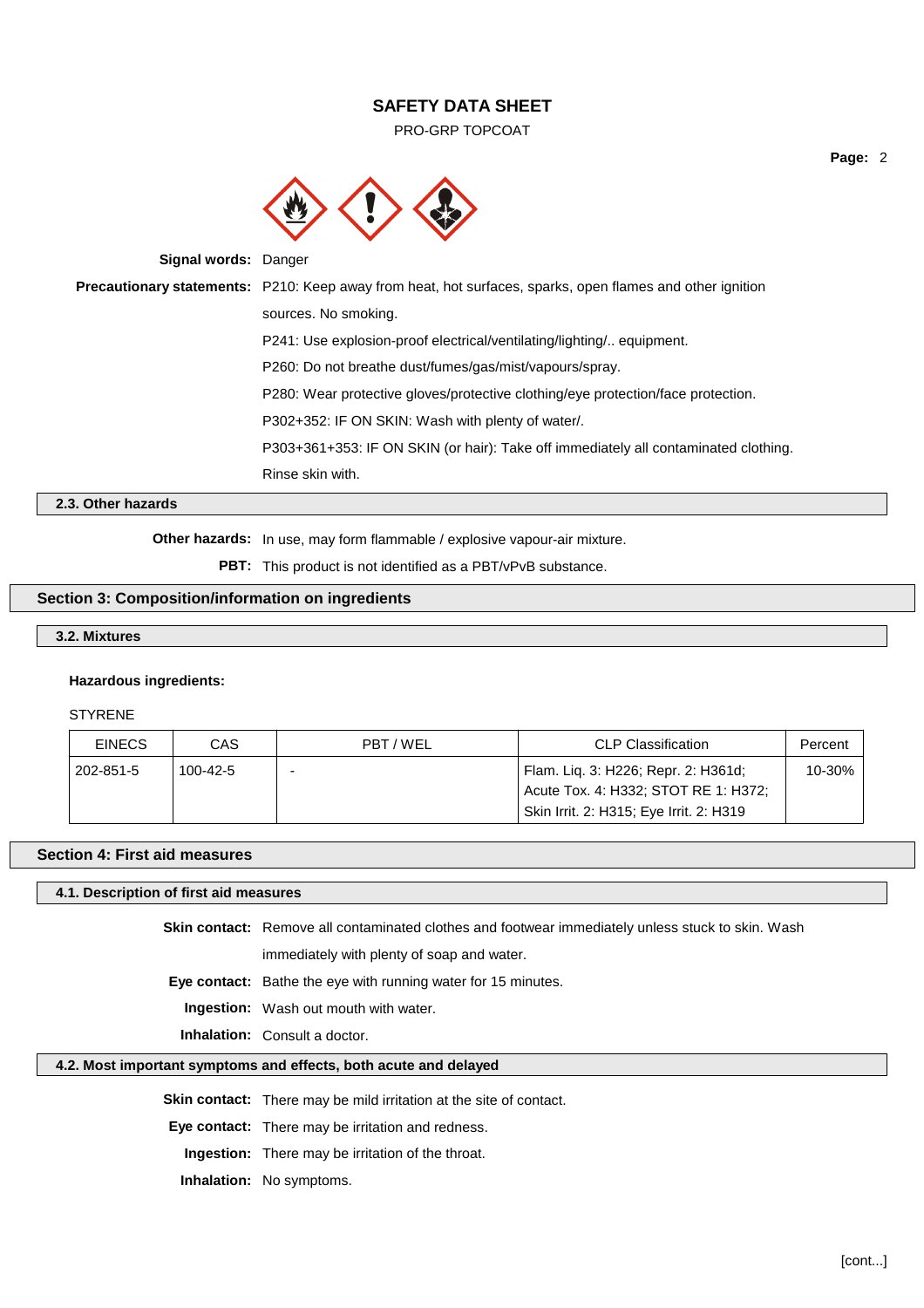#### PRO-GRP TOPCOAT

**Page:** 3

#### **4.3. Indication of any immediate medical attention and special treatment needed**

**Immediate / special treatment:** Not applicable.

## **Section 5: Fire-fighting measures**

#### **5.1. Extinguishing media**

**Extinguishing media:** Alcohol resistant foam. Water spray. Carbon dioxide. Dry chemical powder.

#### **5.2. Special hazards arising from the substance or mixture**

**Exposure hazards:** Flammable. In combustion emits toxic fumes. Forms explosive air-vapour mixture.

#### **5.3. Advice for fire-fighters**

**Advice for fire-fighters:** Wear self-contained breathing apparatus. Wear protective clothing to prevent contact with skin and eyes.

# **Section 6: Accidental release measures**

## **6.1. Personal precautions, protective equipment and emergency procedures**

**Personal precautions:** Refer to section 8 of SDS for personal protection details. Notify the police and fire brigade immediately. Eliminate all sources of ignition. Turn leaking containers leak-side up to prevent the escape of liquid.

#### **6.2. Environmental precautions**

**Environmental precautions:** Do not discharge into drains or rivers. Contain the spillage using bunding.

## **6.3. Methods and material for containment and cleaning up**

**Clean-up procedures:** Absorb into dry earth or sand. Transfer to a closable, labelled salvage container for

disposal by an appropriate method. Do not use equipment in clean-up procedure which

may produce sparks.

## **6.4. Reference to other sections**

**Reference to other sections:** Refer to section 8 of SDS.

#### **Section 7: Handling and storage**

#### **7.1. Precautions for safe handling**

**Handling requirements:** Smoking is forbidden. Use non-sparking tools. Ensure there is sufficient ventilation of

the area. Avoid the formation or spread of mists in the air.

#### **7.2. Conditions for safe storage, including any incompatibilities**

**Storage conditions:** Store in a cool, well ventilated area. Keep container tightly closed. Keep away from sources of ignition. Prevent the build up of electrostatic charge in the immediate area. Ensure lighting and electrical equipment are not a source of ignition.

**Suitable packaging:** Must only be kept in original packaging.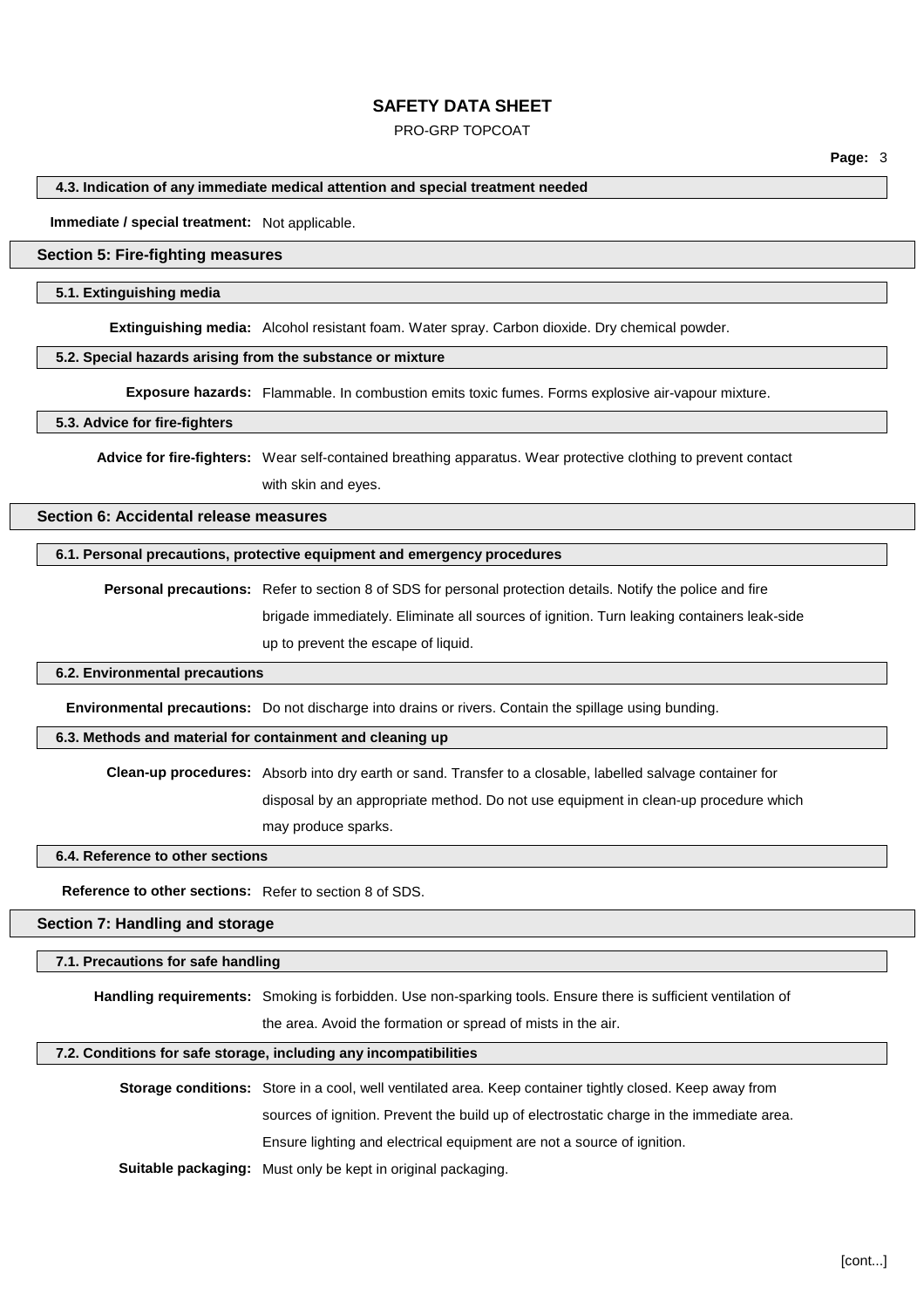## PRO-GRP TOPCOAT

**7.3. Specific end use(s)**

**Specific end use(s):** No data available.

# **Section 8: Exposure controls/personal protection**

## **8.1. Control parameters**

**Workplace exposure limits:** No data available.

**DNEL/PNEC Values**

**DNEL / PNEC** No data available.

**8.2. Exposure controls**

|                                            | <b>Engineering measures:</b> Ensure there is sufficient ventilation of the area. Ensure lighting and electrical |  |
|--------------------------------------------|-----------------------------------------------------------------------------------------------------------------|--|
|                                            | equipment are not a source of ignition.                                                                         |  |
|                                            | Respiratory protection: Respiratory protection not required.                                                    |  |
| <b>Hand protection:</b> Protective gloves. |                                                                                                                 |  |
|                                            | <b>Eye protection:</b> Safety glasses. Ensure eye bath is to hand.                                              |  |
|                                            | <b>Skin protection:</b> Protective clothing.                                                                    |  |

## **Section 9: Physical and chemical properties**

| 9.1. Information on basic physical and chemical properties |                                   |                                          |                            |
|------------------------------------------------------------|-----------------------------------|------------------------------------------|----------------------------|
| <b>State: Liquid</b>                                       |                                   |                                          |                            |
| Colour: Grey                                               |                                   |                                          |                            |
|                                                            | <b>Odour:</b> Aromatic            |                                          |                            |
| Evaporation rate: Slow                                     |                                   |                                          |                            |
|                                                            | <b>Oxidising:</b> Not applicable. |                                          |                            |
| Solubility in water: Insoluble                             |                                   |                                          |                            |
| <b>Viscosity: Viscous</b>                                  |                                   |                                          |                            |
| Boiling point/range°C: 145                                 |                                   | <b>Flammability limits %: lower: 0.9</b> |                            |
| upper: $6.8$                                               |                                   | Flash point°C: 31                        |                            |
| Part.coeff. n-octanol/water: No data available.            |                                   | Autoflammability°C: No data available.   |                            |
| Relative density: 1.1                                      |                                   |                                          | <b>pH:</b> Not applicable. |
|                                                            | VOC g/I: No data available.       |                                          |                            |

**9.2. Other information**

**Other information:** No data available.

# **Section 10: Stability and reactivity**

**10.1. Reactivity**

**Reactivity:** Stable under recommended transport or storage conditions.

**Page:** 4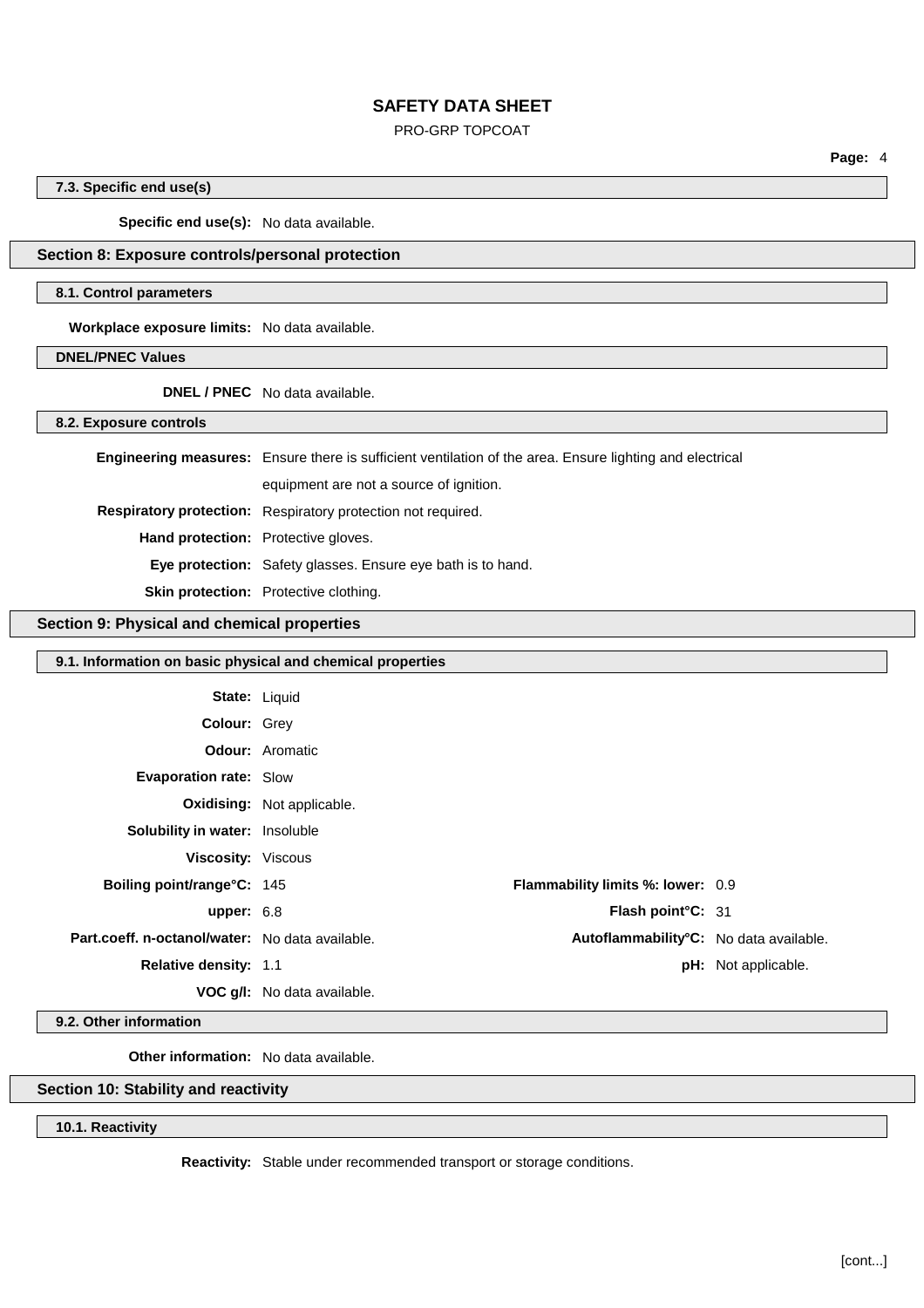#### PRO-GRP TOPCOAT

#### **10.2. Chemical stability**

**Chemical stability:** Stable under normal conditions. Stable at room temperature.

# **10.3. Possibility of hazardous reactions**

**Hazardous reactions:** Hazardous reactions will not occur under normal transport or storage conditions.

Decomposition may occur on exposure to conditions or materials listed below.

#### **10.4. Conditions to avoid**

**Conditions to avoid:** Heat. Hot surfaces. Sources of ignition. Flames.

## **10.5. Incompatible materials**

**Materials to avoid:** Strong oxidising agents. Strong acids.

## **10.6. Hazardous decomposition products**

**Haz. decomp. products:** In combustion emits toxic fumes.

# **Section 11: Toxicological information**

**11.1. Information on toxicological effects**

#### **Hazardous ingredients:**

## **STYRENE**

| <b>IVN</b> | <b>MUS</b> | LD50 | 90   | mg/kg |
|------------|------------|------|------|-------|
| `ORL       | <b>MUS</b> | LD50 | 316  | mg/kg |
| ORL        | <b>RAT</b> | LD50 | 2650 | mg/kg |

#### **Relevant hazards for product:**

| Hazard                        | Route | Basis                 |
|-------------------------------|-------|-----------------------|
| Skin corrosion/irritation     | DRM   | Hazardous: calculated |
| Serious eye damage/irritation | OPT   | Hazardous: calculated |
| Reproductive toxicity         | --    | Hazardous: calculated |
| STOT-repeated exposure        |       | Hazardous: calculated |

## **Symptoms / routes of exposure**

**Skin contact:** There may be mild irritation at the site of contact.

**Eye contact:** There may be irritation and redness.

**Ingestion:** There may be irritation of the throat.

**Inhalation:** No symptoms.

# **Section 12: Ecological information**

## **12.1. Toxicity**

**Ecotoxicity values:** No data available.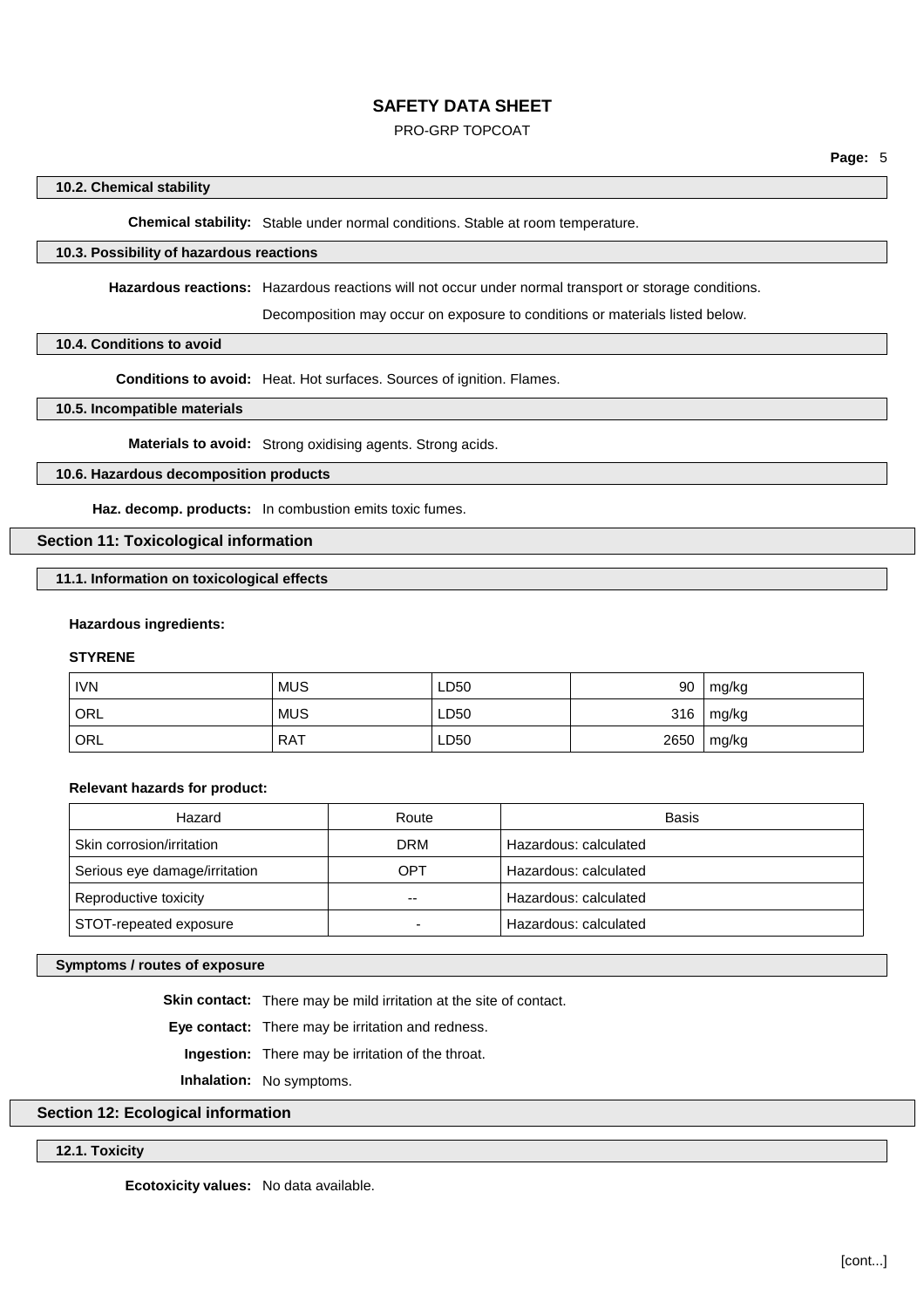## PRO-GRP TOPCOAT

**Page:** 6

#### **12.2. Persistence and degradability**

**Persistence and degradability:** Biodegradable.

#### **12.3. Bioaccumulative potential**

**Bioaccumulative potential:** No bioaccumulation potential.

**12.4. Mobility in soil**

**Mobility:** Readily absorbed into soil.

# **12.5. Results of PBT and vPvB assessment**

**PBT identification:** This product is not identified as a PBT/vPvB substance.

#### **12.6. Other adverse effects**

**Other adverse effects:** Negligible ecotoxicity.

## **Section 13: Disposal considerations**

# **13.1. Waste treatment methods**

**Disposal operations:** Transfer to a suitable container and arrange for collection by specialised disposal

- company.
- **NB:** The user's attention is drawn to the possible existence of regional or national regulations regarding disposal.

## **Section 14: Transport information**

**14.1. UN number**

**UN number:** UN1866

#### **14.2. UN proper shipping name**

**Shipping name:** RESIN SOLUTION

**14.3. Transport hazard class(es)**

**Transport class:** 3

**14.4. Packing group**

**Packing group:** III

#### **14.5. Environmental hazards**

**Environmentally hazardous:** No **Marine Marine Marine Marine Marine Marine Marine Marine Marine Marine** 

**14.6. Special precautions for user**

**Special precautions:** No special precautions.

**Tunnel code:** D/E

**Transport category:** 3

## **Section 15: Regulatory information**